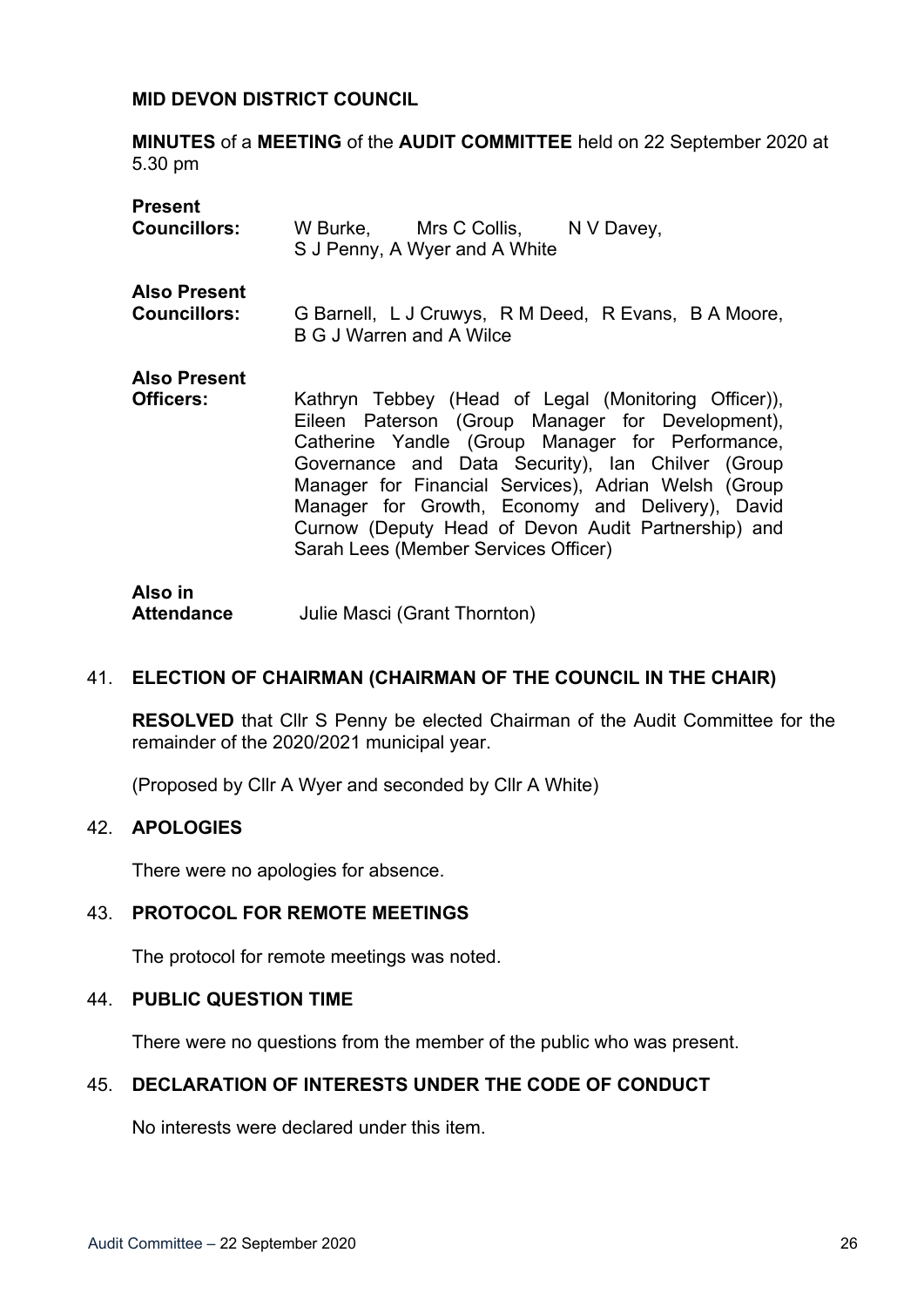### 46. **MINUTES OF THE PREVIOUS MEETING**

The minutes of the meeting held on 11 August 2020 were confirmed as a true and accurate record.

#### 47. **CHAIRMAN'S ANNOUNCEMENTS**

The Chairman had the following announcements to make:

- 1. He thanked the Committee for putting its faith and support in him as the new Chairman. He would work with and for the Committee to move things forward in the right direction.
- 2. Members of the committee had been copied into a response from the Chief Executive regarding a Member question which had been asked at the last meeting in relation to the 3 Rivers Development company. It had been requested that the response be read out at this meeting and that it also be included in the minutes. The Chief Executive's response to the Member question was as follows:

"As you know, the company was created with advice from external lawyers with significant expertise in such matters. Various and numerous audits have recommended changes or improvements as time has passed and this process will continue into the future since a significant part of the audit remit is to drive improvement and assure that process. In relation to documentation, and Cllr Wilce's specific query, the recent external audit reports recommended improvements to the loan agreements and this is currently being implemented.

It is acknowledged that the report taken to Cabinet in March 2017 made reference to the need for robust agreements in place between the council and the company. Clearly, what was done at the time was felt appropriate in the context of a fledgling company, but of course we accept the external auditors' views that these should now be strengthened in order to reduce risk. In response, we are currently finalising a standard-form agreement to address these concerns and risks as well as ensuring we are well-placed for the future with any other commercial activities the council may choose to progress. I can also reassure members that any procedural changes that are required will be embedded within a revised Shareholder Agreement (to formalise this between the council and its development company). Interestingly, I believe the Local Government Association has also recently recommended the use of standard documentation in relation to council special purpose vehicles (SPVs), no doubt to both minimise risk across the sector but also potentially to cut down on costs for each council having to procure its own.

I know that Andrew Jarrett, as the council's S151 officer, will continue to advise the committee on all matters concerning risk and resource deployment, however I thought it would be helpful to give this response to reassure you of the actions being taken, and to address Cllr Wilce's specific query on the loan agreement documentation."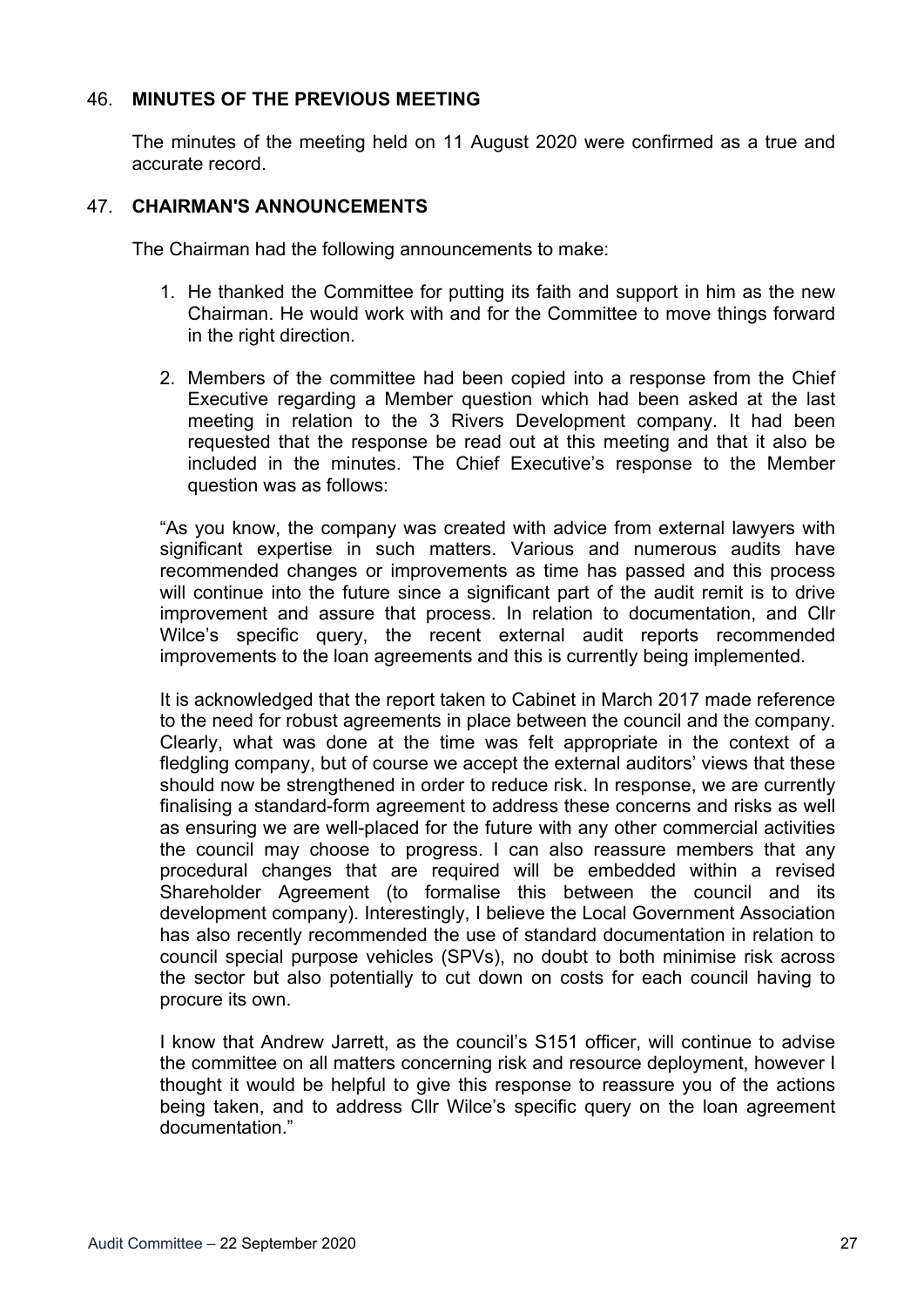## 48. **HOUSING INFRASTRUCTURE FUND - PLANNING APPEAL DECISION AND RISK IN RELATION TO FUNDING (00:15:00)**

The Committee had before it, and **NOTED**, a report \* from the Head of Planning, Economy and Regeneration responding to a Member request for the Audit Committee to consider the recent planning appeal decision at Siskin Chase, Cullompton in respect of the funding of the Cullompton town centre relief road scheme and the risk profile in respect of the recovery of the Housing Infrastructure Funds from development.

The contents of the report were outlined with reference to the following salient points:

- Delivery of a town centre relief road to enable the release of much needed housing sites had been a long held aspiration.
- The Council had been successful in obtaining £10m from Homes England under the Housing Infrastructure Fund.
- The report explained the reasoning behind the Inspector's decision to grant permission to the developer without having to make a contribution to the relief road. The Inspector had also considered the alternative air quality measures proposed by the appellant had judged them to be sufficient.
- The County Council had considered that there was sufficient capacity within the existing highway network to support this development.
- It was felt that there was quite a marked difference between the site at Siskin Chase and other sites in the Cullompton area which would benefit from a relief road. This had also been enforced by policies within the newly adopted Local Plan.
- Any project required change and with change came inherent risk. It was important that sufficient measures were in place to mitigate those risks. The Head of Planning, Economy and Regeneration had ensured that robust measures were in place to address this and she was working very closely with Homes England.
- A planning application had been submitted by Devon County Council, however, this Committee was not able to assess the issues involved.

Discussion took place regarding:

- Relevant timescales in relation to the funding and how long the loan period would be for. Homes England would have a finite date, which was expected to be in the early 2030's but it was too early to predict what the funding need would be. It was requested that should additional information be available on this point it be circulated to the Committee.
- Risks in relation to houses not being delivered against having to repay a loan, there were still a lot of unknowns but it was reiterated that Homes England wanted houses to be delivered.
- The report was a snapshot of the position at the current time
- Appeals that had taken place and the impact of these appeals on S106 agreements.
- Ongoing negotiations continued to take place with applications that had received permission.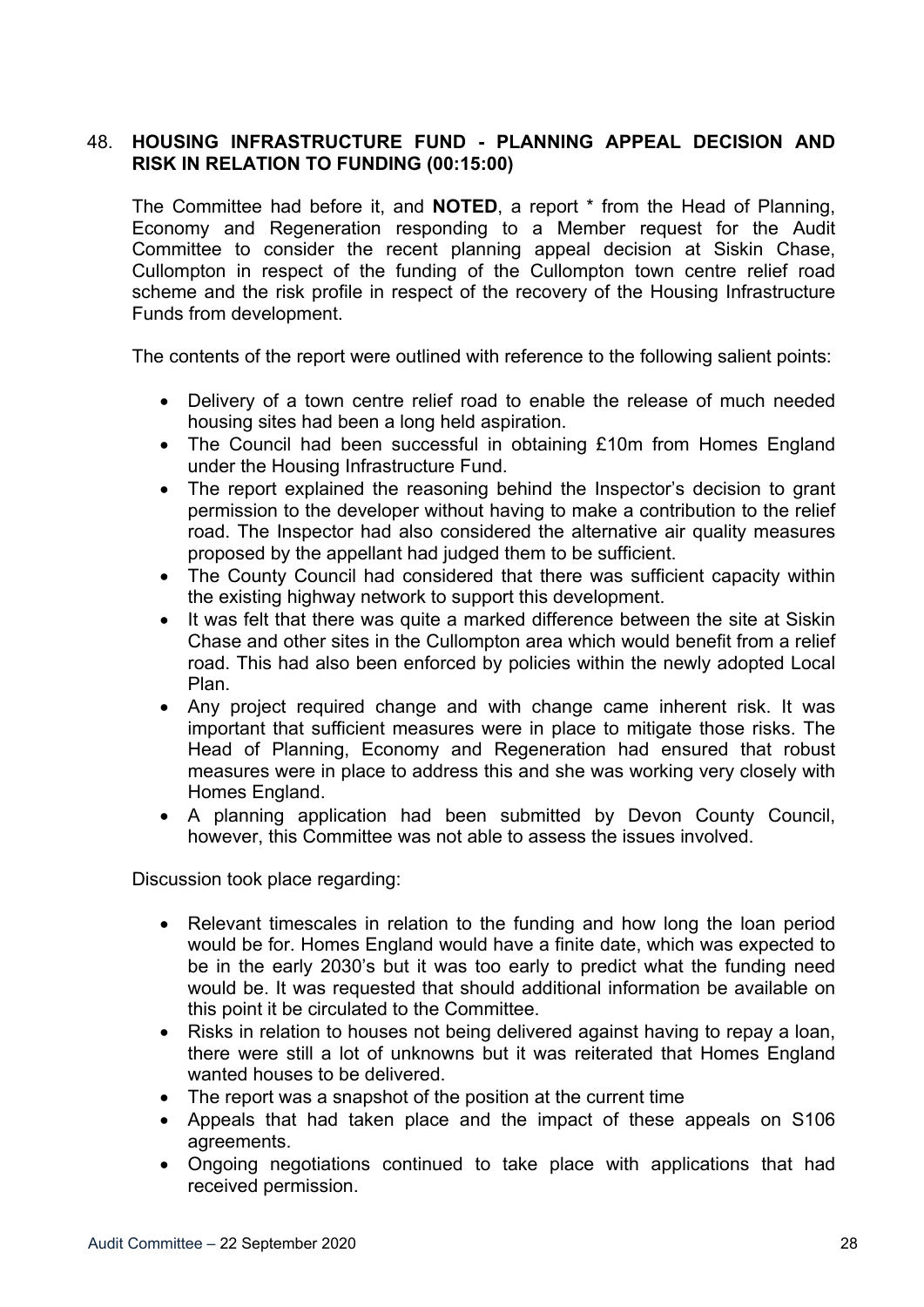• It would be appropriate for the Audit Committee to review the HIF on a regular basis.

Note: \* Report previously circulated; copy attached to the signed minutes.

# 49. **OUTLOOK SECURITY (00:35:00)**

A number of concerns had been raised at the previous meeting regarding Outlook security. The Group Manager for Performance, Governance and Data Security had been asked to provide the Committee with information relating to what the Council was doing to ensure all necessary mitigations were in place to combat this.

It was explained that the Council was not able to connect to the Public Sector Network unless it had a Certificate of Compliance and the Committee were reassured that it did. It was important that all issues were identified and resolved after the annual review. If Members or officers were concerned about suspect emails then they should forward them immediately to IT via the Security email address. Concerns at the last meeting had principally been around phishing emails. A number of emails were shown to the Committee by way of example.

## 50. **PERFORMANCE AND RISK (00:42:00)**

The Committee had before it, and **NOTED**, report \* from the Group Manager for Performance, Governance and Data Security providing Members with an update on performance against the Corporate Plan and local service targets for 2020-2021 as well as providing an update on the key business risks. It was explained that this report had now passed through all the relevant Policy Development Groups.

Discussion took place with regard to:

- A missing 'number of complaints received' figure in relation to Council housing. This would be corrected for the next meeting.
- It was noted that some of the aims within the Community PDG area were quite long term.
- Review information in relation to the Incubator Space mitigating action on the Commercial Land supply risk, this would also be updated for the next meeting.

Note: \* Report previously circulated; copy attached to the signed minutes.

## 51. **PROGRESS UPDATE ON THE ANNUAL GOVERNANCE STATEMENT ACTION PLAN (00:50:00)**

The Committee had before it, and **NOTED**, a report \* from the Group Manager for Performance, Governance and Data Security providing it with an update on progress made against the Annual Governance Statement 2019/20 Action Plan.

The officer outlined the contents of the report with particular reference to the following:

 The Annual Governance Statement had been approved at the Audit Committee meeting on 11 August 2020. The Action Plan which derived from it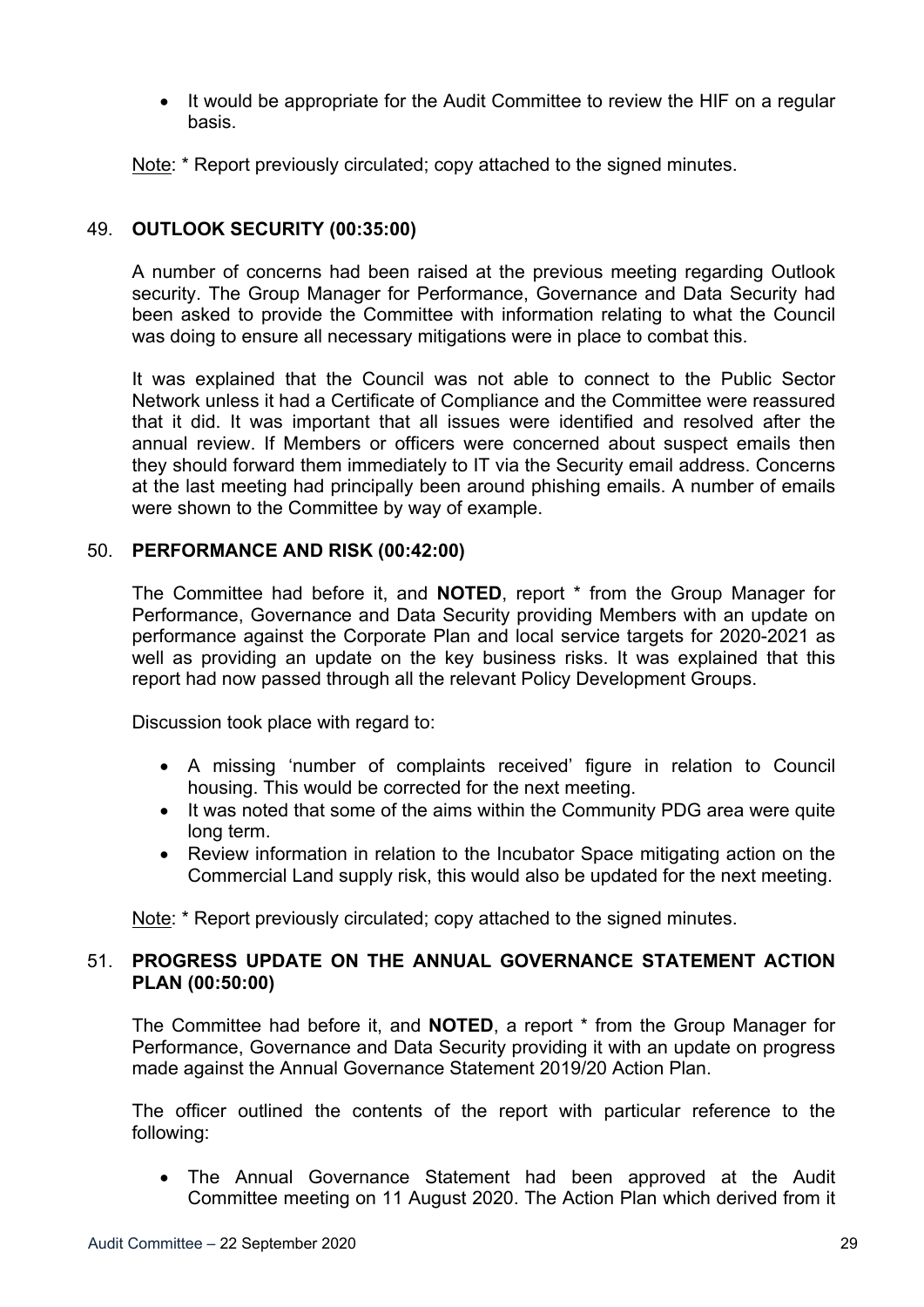picked up and monitored any issues that had been identified. Any actions were then reported to each Audit Committee meeting until they were resolved.

- Progress was being made in relation to the S106 governance arrangements with a report having now gone through the Scrutiny Committee and the Cabinet.
- Issues in relation to 3RDL were now detailed in an action plan that would be discussed at the Cabinet meeting on 1 October 2020.

Note: \* Report previously circulated; copy attached to the signed minutes.

# 52. **INTERNAL AUDIT ASSURANCE OPINIONS (00:53:00)**

The Committee received, and **NOTED**, an information paper \* from the Devon Audit Partnership providing information on the standardisation of Assurance Opinions across the public sector as recommended by CIPFA. It was hoped that this new approach would help to rationalise the different language being used across the public sector and that it would also recognise best practice.

Note: \* Paper previously circulated; copy attached to the signed minutes.

## 53. **INTERNAL AUDIT PROGRESS REPORT (00:56:00)**

The Committee had before it, and **NOTED**, a report \* from the Head of the Devon Audit Partnership providing a progress update on the performance of Internal Audit.

The contents of the report were outlined with particular reference to the following:

- The expectations of the Audit Committee in relation to this regular report.
- The definition of opinion statements.
- An overall good control framework remained in place.
- Despite the challenges of COVID the Internal Audit work programme will be revised with management but will be able to provide year end assurance.
- A summary of each of the audits that had taken place since the last time the Committee received this report was provided.
- Some work was still needed around the Council's informal partnerships in terms of control records. An update would be provided to the next meeting.
- A range of audits were currently in progress including, Payroll, Main Accounting and Procurement.

A brief discussion took place regarding the extent to which COVID was affecting the work of the Audit Partnership. It was explained that staff were connected well through various IT systems, however, there had been some staffing changes, reduction in access and amended audit plan. This has resulted in a service delivery change with a new approach of assurance mapping being implemented to underpin their assurance opinion on the control framework.

Note: \* Report previously circulated: copy attached to the signed minutes.